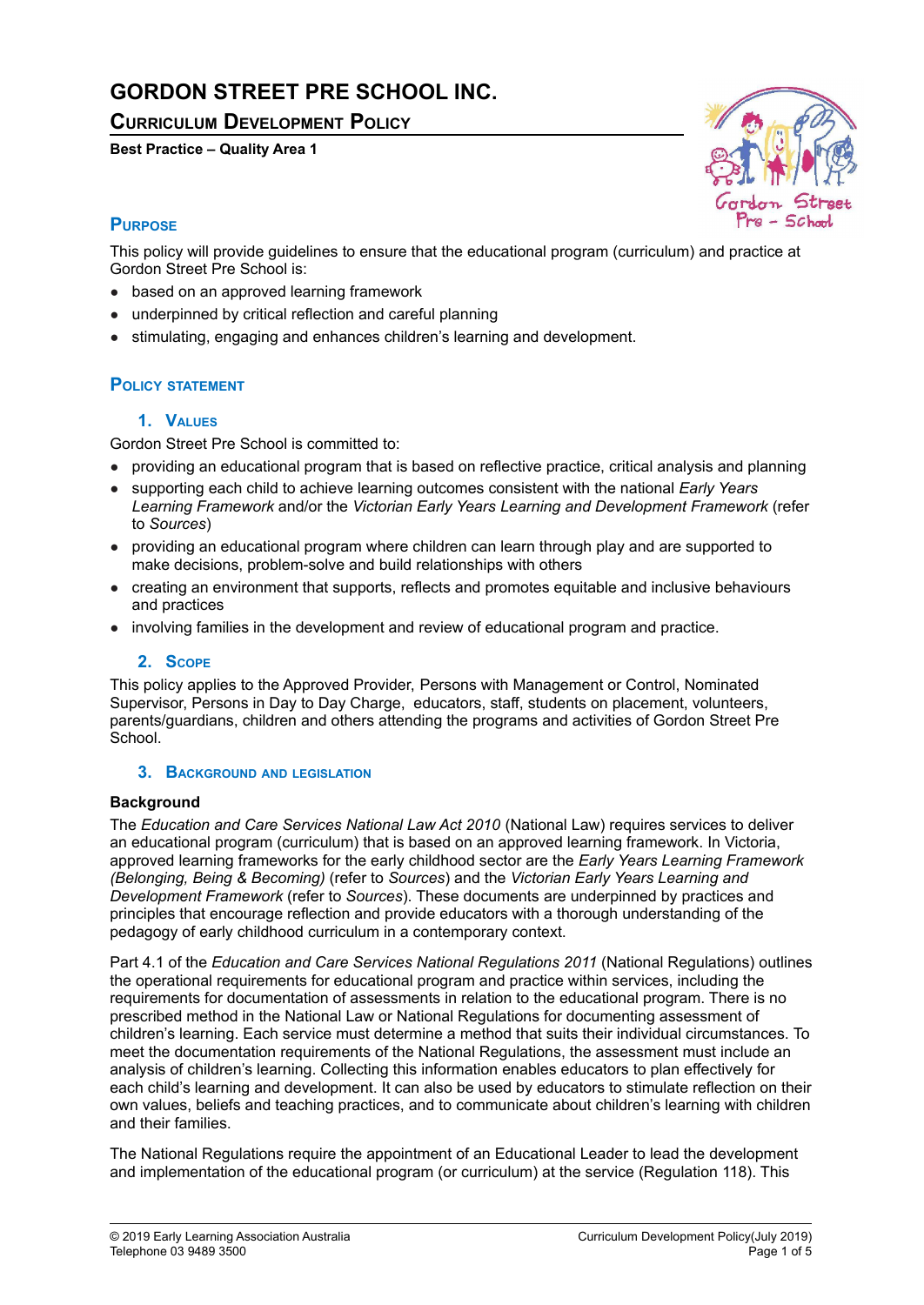person will have suitable qualifications and experience, as well as a thorough understanding of the *Early Years Learning Framework* and/or the *Victorian Early Years Learning and Development Framework*, enabling them to guide other educators in planning and reflection, and to mentor colleagues in implementation practices (*Guide to the Education and Care Services National Law and the Education and Care Services National Regulations*, p85 – refer to *Sources*).

The *National Quality Standard* is linked to the approved learning frameworks. Quality Area 1: Educational Program and Practice focuses on "enhancing children's learning and development through the:

- pedagogical practices of educators and co-ordinators
- development of programs that promote children's learning across five learning outcomes" (*Guide to the National Quality Standard* – refer to *Sources*).

The educational program must also be underpinned by the service's philosophy.

## **Legislation and standards**

Relevant legislation and standards include but are not limited to:

- *Education and Care Services National Law Act 2010*: Sections 168, 301(3)(d), 323
- *Education and Care Services National Regulations 2011*: Regulations 73–76, 118, 148
- *National Quality Standard*, including Quality Area 1: Education Program and Practice
	- Standard 1.1: The educational program enhances each child's learning and development
	- Standard 1.2: Educators facilitate and extend each child's learning and development

#### **4. DEFINITIONS**

The terms defined in this section relate specifically to this policy. For commonly used terms e.g. Approved Provider, Nominated Supervisor, Regulatory Authority etc. refer to the *General Definitions* section of this manual.

**Approved learning framework:** A document that outlines practices that educators and co-ordinators must use to support and promote children's learning. The *Early Years Learning Framework (Belonging, Being & Becoming)* and the *Victorian Early Years Learning and Development Framework* are approved learning frameworks for use in Victoria (refer to *Sources*).

**Critical reflection:** Reflective practices that focus on implications for equity and social justice (*Early Years Learning Framework* – refer to *Sources*).

**Curriculum:** All interactions, experiences, activities, routines and events, planned and unplanned, that occur in an environment designed to foster children's learning and development (*Early Years Learning Framework* – refer to *Sources*; adapted from Te Whariki).

**Each child:** A phrase used in the *National Quality Standard* when an individualised approach is warranted and educators are required to modify their response to meet the needs of an individual child. An example is 'each child's current knowledge, ideas, culture and interests provide the foundation for the program'.

**Educational Leader:** The Approved Provider of an education and care service must designate, in writing, a suitably qualified and experienced educator, co-ordinator or other individual to lead the development and implementation of educational programs at the service (Regulation 118). This person must have a thorough understanding of the *Early Years Learning Framework* (or other approved learning framework), be able to guide other educators in their planning and reflection, and mentor colleagues in the implementation of their practice.

**Learning:** A natural process of exploration that children engage in from birth, as they expand their intellectual, physical, social, emotional and creative capacities. Early learning is closely linked to early development.

#### **Learning framework:** Refer to **approved learning framework** above.

**Learning outcome:** A skill, knowledge or disposition that educators can actively promote in early childhood settings, in collaboration with children and families.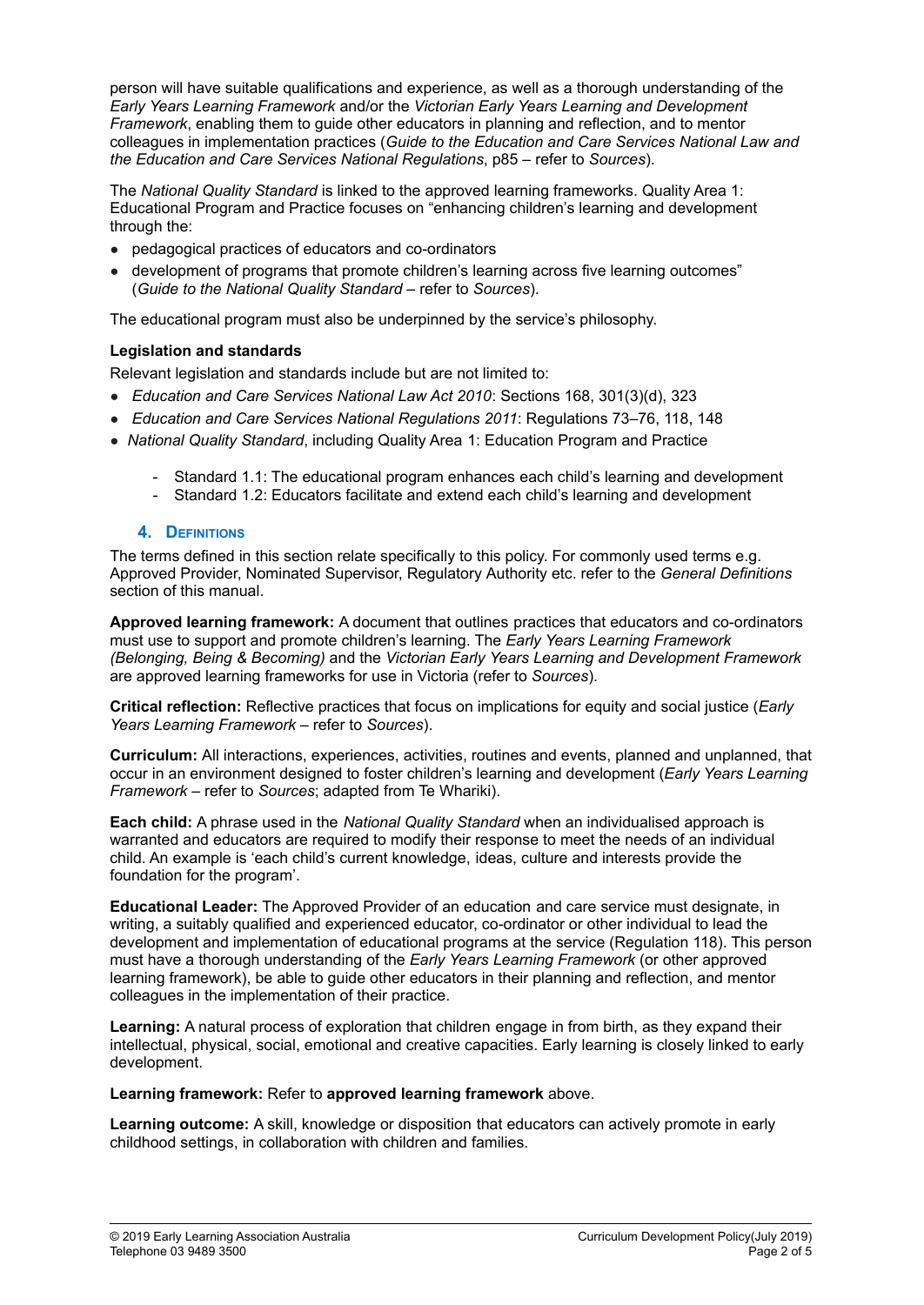**Learning relationships:** Relationships that further children's learning and development. Both adult and child have intent to learn from one another.

**Play-based learning:** A context for learning through which children organise and make sense of their social world as they engage actively with people, objects and representations.

#### **5. SOURCES AND RELATED POLICIES**

#### **Sources**

- *Belonging, Being & Becoming – The Early Years Learning Framework for Australia*: <http://education.gov.au/early-years-learning-framework>
- *Educators' Guide to the Early Years Learning Framework for Australia*: <http://education.gov.au/early-years-learning-framework>
- *Guide to the Education and Care Services National Law and the Education and Care Services National Regulations 2011*, ACECQA: [www.acecqa.gov.au](http://www.acecqa.gov.au)
- *Guide to the National Quality Standard*, ACECQA: [www.acecqa.gov.au](http://www.acecqa.gov.au/)
- *National Quality Standard Professional Learning Program*: [www.earlychildhoodaustralia.org.au/nqsplp](http://www.earlychildhoodaustralia.org.au/nqsplp)
- *Victorian Early Years Learning and Development Framework* Resources for Professionals: · <https://www.education.vic.gov.au/childhood/professionals/learning/Pages/veyldf.aspx>
- *Marrung – Aboriginal Education Plan 2016 – 2026* [https://www.education.vic.gov.au/about/programs/Pages/marrung.asp](https://www.education.vic.gov.au/about/programs/Pages/marrung.aspx)

#### **Service policies**

- *● Code of Conduct Policy*
- *● Environmental Sustainability Policy*
- *● Inclusion and Equity Policy*
- *● Interactions with Children Policy*
- *● Nutrition and Active Play Policy*
- *● Participation of Volunteers and Students Policy*
- *● Road Safety and Safe Transport Policy*
- *● Sun Protection Policy*
- *● Supervision of Children Policy*
- *● Water Safety Policy*

## **PROCEDURES**

#### **The Approved Provider and persons with management or control are responsible for:**

- ensuring that the educational program is stimulating and engaging, enhances children's learning and development, and is based on an approved learning framework (refer to *Definitions*) (Section 168)
- ensuring the developmental needs, interests and experiences, and the individual differences of each child are accommodated in the educational program (Section 168) (refer to *Inclusion and Equity Policy*)
- ensuring the educational program contributes to each child:
	- − developing a strong sense of identity
	- − being connected with, and contributing to, his or her world
	- − having a strong sense of wellbeing
	- − being a confident and involved learner
	- − being an effective communicator (Regulation 73)
- designating a suitably qualified and experienced Educational Leader to direct the development and implementation of educational programs at the service (Regulation 118)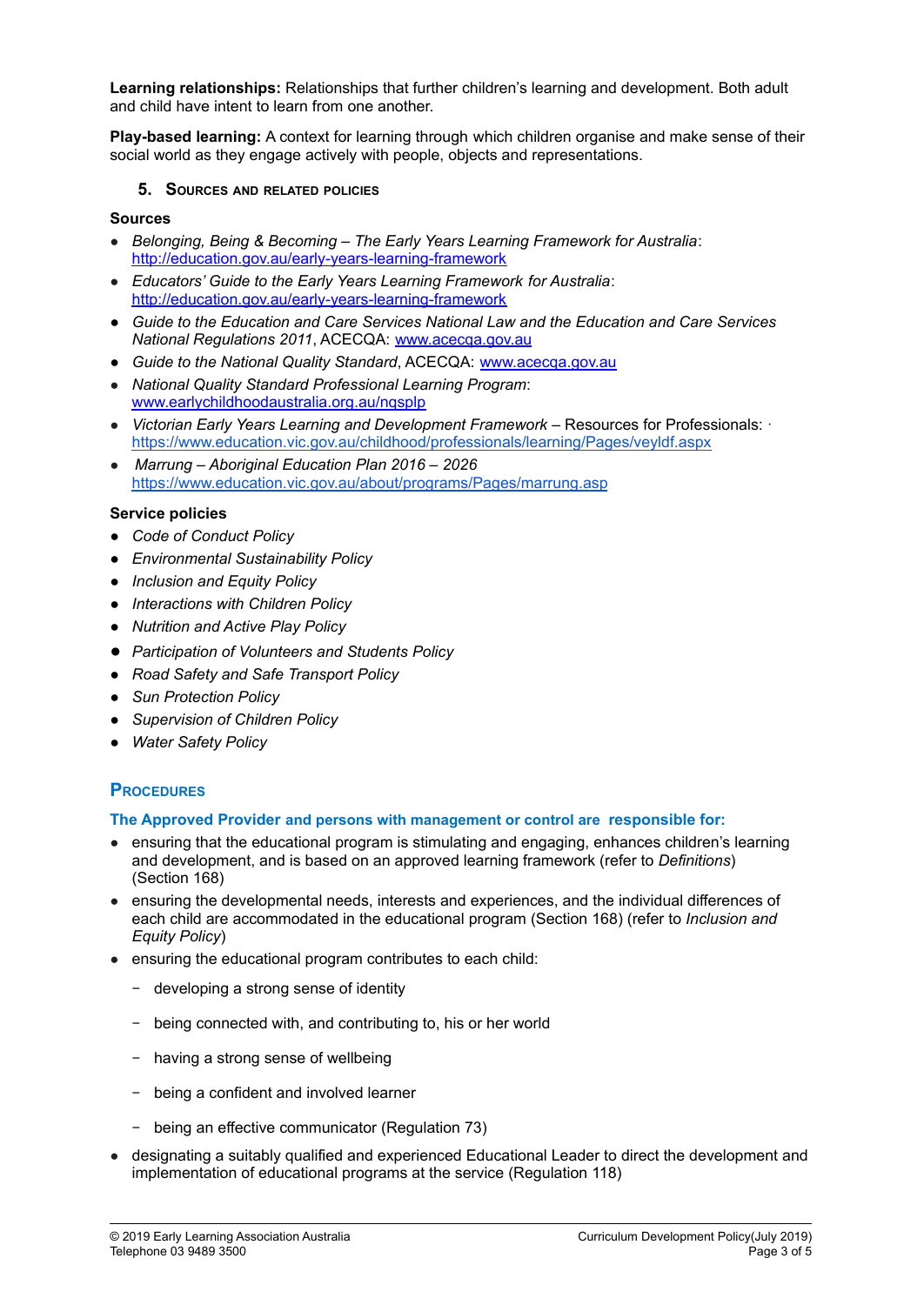- ensuring the staff record includes the name of the Educational Leader at the service (Regulation 148)
- ensuring that the service's philosophy quides educational program and practice
- ensuring that assessments of the child's developmental needs, interests, experiences and participation in the educational program are documented (Regulation 74(1)(a)(i))
- ensuring that assessments of the child's progress against the outcomes of the educational program are documented (Regulation 74(1)(a)(ii))
- ensuring documentation of assessments includes reflection on the period of time the child is at the service, and how documented information will be used by educators at the service (Regulation 74(2)(a)(i)&(ii))
- ensuring documentation is written in plain language and is easy to understand by both educators and parents/guardians (Regulation 74(2)(b))
- ensuring a copy of the educational program is displayed at the service and accessible to parents/guardians (Regulation 75)
- ensuring that parents/guardians are provided with information about the content and implementation of the educational program, their child's participation in the program and documentation relating to assessments or evaluations of their child (Regulation 76)
- developing and evaluating the educational program in collaboration with the Nominated Supervisor, educators, children and families.

#### **The Nominated Supervisor and Persons in Day to Day Charge are is responsible for:**

- ensuring that the educational program is stimulating and engaging, enhances children's learning and development, and is based on an approved learning framework (refer to *Definitions*) (Section 168)
- ensuring the developmental needs, interests and experiences, and the individual differences of each child are accommodated in the educational program (Section 168) (refer *to Inclusion and Equity Policy*)
- displaying a copy of the educational program at the service in a location accessible to parents/guardians
- ensuring that each child's learning and development is assessed as part of an ongoing cycle of planning, documentation and evaluation
- ensuring that there is a record of learning and development for each child, and that it is updated and maintained on an ongoing basis
- developing and evaluating the educational program in collaboration with the Approved Provider, educators, children and families
- *●* ensuring regular communication is established between the service and parents/guardians in relation to their child's learning and development.

#### **Educators and other Staff are responsible for:**

- delivering an educational program that is stimulating and engaging, enhances children's learning and development, and is based on an approved learning framework (refer to *Definitions*)
- considering the developmental needs, interests and experiences, and the individual differences of each child in the educational program (refer to *Inclusion and Equity Policy*)
- assessing and documenting each child's needs, interests, experiences, participation and progress in relation to the educational program in a way that is easy to understand for parents/guardians
- making information available to parents/guardians about their child's participation in the educational program
- *●* communicating regularly with parents/guardians in relation to their child's learning and development
- developing and evaluating the educational program in collaboration with the Approved Provider, Nominated Supervisor, children and families.

#### **Parents/guardians are responsible for:**

- communicating regularly with the service in relation to their child's learning and development
- providing input to the development of the educational program in collaboration with the Approved Provider, Nominated Supervisor, educators and children.